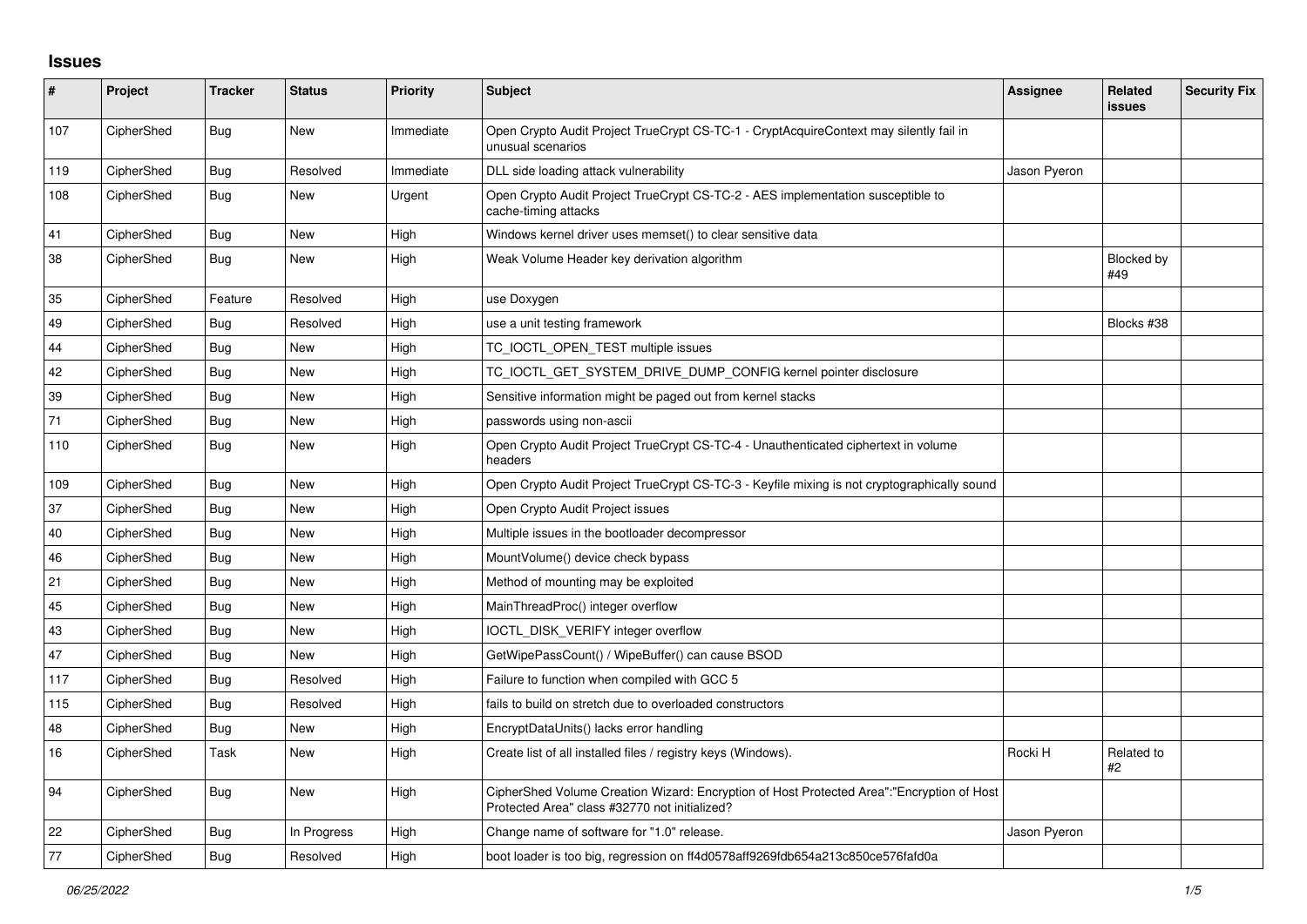| $\vert$ #  | Project    | <b>Tracker</b> | <b>Status</b> | <b>Priority</b> | <b>Subject</b>                                                                                           | Assignee        | Related<br><b>issues</b>                                  | <b>Security Fix</b> |
|------------|------------|----------------|---------------|-----------------|----------------------------------------------------------------------------------------------------------|-----------------|-----------------------------------------------------------|---------------------|
| 27         | CipherShed | <b>Bug</b>     | Resolved      | High            | Audit of 04af5c7 - Buffer Overflow: sprintf                                                              |                 |                                                           |                     |
| 12         | CipherShed | Task           | In Progress   | Normal          | <b>Write Documentation</b>                                                                               | Eugene Wang     | Related to<br>#15                                         |                     |
| 34         | CipherShed | Feature        | <b>New</b>    | Normal          | windows mount point support                                                                              |                 | Related to<br>#60                                         |                     |
| 33         | CipherShed | Feature        | <b>New</b>    | Normal          | windows comamnd line volume creation                                                                     |                 |                                                           |                     |
| 6          | CipherShed | Task           | <b>New</b>    | Normal          | Windows build, installer, VM                                                                             | <b>Bill Cox</b> |                                                           |                     |
| 23         | CipherShed | Bug            | <b>New</b>    | Normal          | Windows 8 / 8.1 Fast Startup                                                                             | Rocki H         |                                                           |                     |
| 84         | CipherShed | <b>Bug</b>     | <b>New</b>    | Normal          | wcsncpy is subject to buffer overflow                                                                    |                 |                                                           |                     |
| 126        | CipherShed | <b>Bug</b>     | Resolved      | Normal          | VS launcher breaks if using multiple VS and the default is not the one for CS                            |                 |                                                           |                     |
| 91         | CipherShed | Feature        | <b>New</b>    | Normal          | use linked libraries in kernel driver to isolate logical units and later support plugins                 |                 |                                                           |                     |
| 118        | CipherShed | <b>Bug</b>     | <b>New</b>    | Normal          | upgrading truecrpyt fails if truecrypt is pinned to the taskbar                                          |                 |                                                           |                     |
| $\sqrt{2}$ | CipherShed | Task           | <b>New</b>    | Normal          | Upgrade installer to uninstall TrueCrypt                                                                 |                 | Related to<br>#1, Related<br>to #13,<br>Related to<br>#16 |                     |
| 78         | CipherShed | <b>Bug</b>     | <b>New</b>    | Normal          | update the ciphershed.org website, automatically                                                         |                 |                                                           |                     |
| 112        | CipherShed | Bug            | Resolved      | Normal          | uninstall on windows does not list version info                                                          |                 |                                                           |                     |
| 55         | CipherShed | <b>Bug</b>     | In Progress   | Normal          | Unified Extensible Firmware Interface (UEFI)                                                             | Jason Pyeron    | Related to<br>#51                                         |                     |
| 111        | CipherShed | <b>Bug</b>     | <b>New</b>    | Normal          | ui does not show free drives below c: e.g. A: or B:                                                      | Niklas Lemcke   |                                                           |                     |
| 32         | CipherShed | Feature        | <b>New</b>    | Normal          | truecrypt.ch ideas thread                                                                                |                 |                                                           |                     |
| 73         | CipherShed | Bug            | New           | Normal          | Truecrypt icon showing in taskbar                                                                        |                 |                                                           |                     |
| 70         | CipherShed | Feature        | New           | Normal          | track git info in build                                                                                  |                 |                                                           |                     |
| 31         | CipherShed | Bug            | New           | Normal          | there is duplicate code for password character checking                                                  | Jason Pyeron    | Related to<br>#30                                         |                     |
| 72         | CipherShed | <b>Bug</b>     | New           | Normal          | The installation fails, but a message (from windows?) says it succeeds and asks if you want<br>to reboot |                 |                                                           |                     |
| 89         | CipherShed | Feature        | <b>New</b>    | Normal          | Support the Common Criteria Collaborative Protection Profile for Full Disk Encryption                    |                 |                                                           |                     |
| 36         | CipherShed | Feature        | <b>New</b>    | Normal          | support multiple actors to open an encrypted volume                                                      |                 |                                                           |                     |
| 122        | CipherShed | Feature        | New           | Normal          | support key escrow                                                                                       |                 | Related to<br>#68                                         |                     |
| 102        | CipherShed | Feature        | New           | Normal          | support for serial console in bootloader                                                                 |                 |                                                           |                     |
| 93         | CipherShed | Feature        | <b>New</b>    | Normal          | support "quick" encrypt for new media (especially flash/SSD)                                             |                 |                                                           |                     |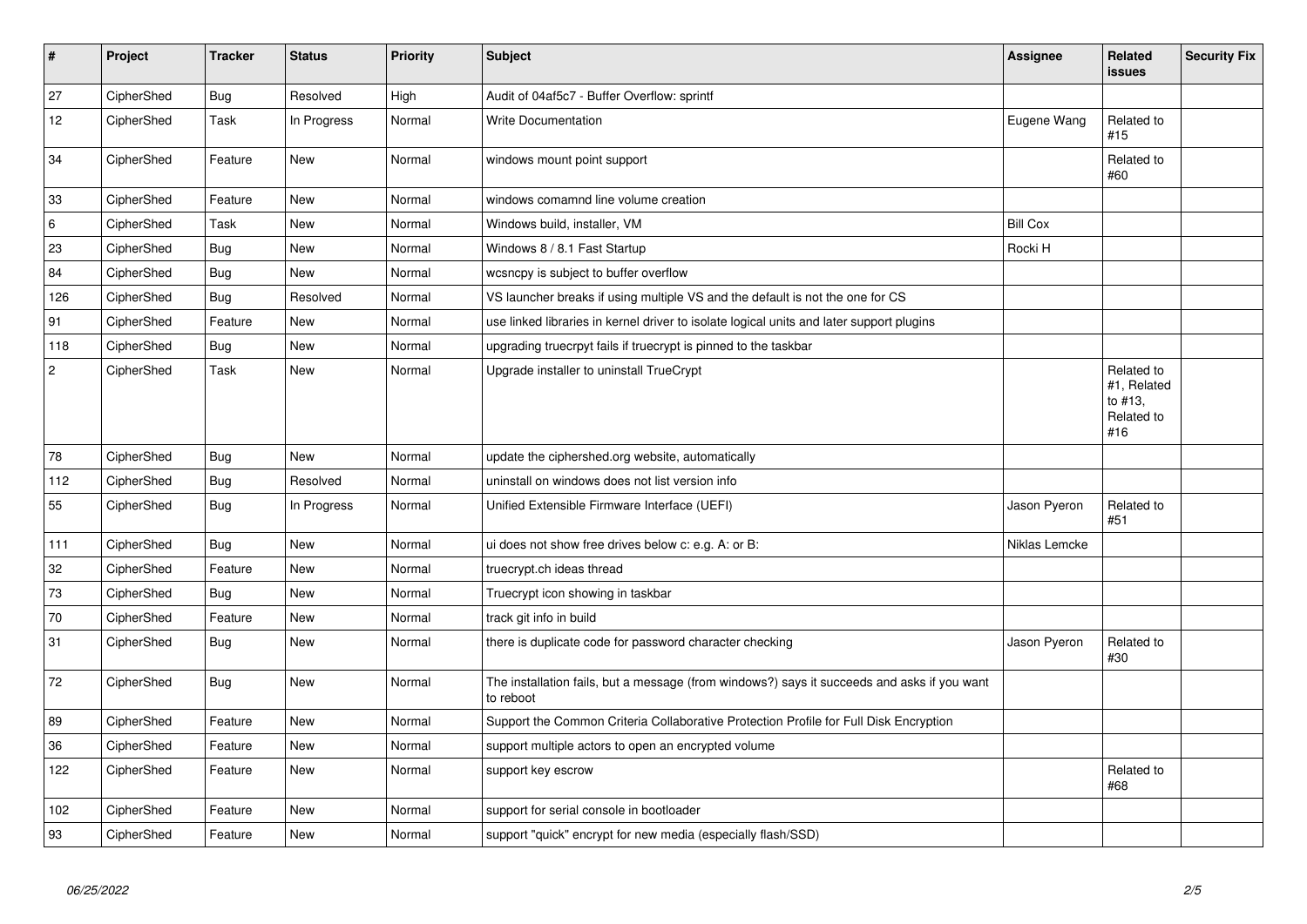| #              | Project    | <b>Tracker</b> | <b>Status</b> | <b>Priority</b> | <b>Subject</b>                                                                                | <b>Assignee</b> | Related<br>issues | <b>Security Fix</b> |
|----------------|------------|----------------|---------------|-----------------|-----------------------------------------------------------------------------------------------|-----------------|-------------------|---------------------|
| 121            | CipherShed | Feature        | New           | Normal          | Support "not" burning CD on encrypting disk operation                                         |                 | Related to<br>#68 |                     |
| 100            | CipherShed | Feature        | <b>New</b>    | Normal          | Suggestion 4-Display the consequences of an action immediately (Immediacy of<br>consequences) |                 |                   |                     |
| 99             | CipherShed | Feature        | New           | Normal          | Suggestion 3-Separate required and optional input parameters                                  |                 |                   |                     |
| 98             | CipherShed | Feature        | <b>New</b>    | Normal          | Suggestion 2 - Do not misuse native UI controls                                               | Niklas Lemcke   |                   |                     |
| 97             | CipherShed | Feature        | New           | Normal          | Suggestion 1 - Do not use unknown terminology                                                 | Niklas Lemcke   |                   |                     |
| 88             | CipherShed | <b>Bug</b>     | <b>New</b>    | Normal          | smart card support for containers                                                             |                 |                   |                     |
| 57             | CipherShed | Feature        | New           | Normal          | Skein support                                                                                 |                 |                   |                     |
| 64             | CipherShed | Task           | <b>New</b>    | Normal          | Rewrite or remove LongReverse in Common/Dlgcode.c                                             |                 |                   |                     |
| 113            | CipherShed | <b>Bug</b>     | Resolved      | Normal          | remove the donate screen from the installer                                                   |                 |                   |                     |
| 127            | CipherShed | <b>Bug</b>     | Resolved      | Normal          | remove #if 0 code                                                                             | Jason Pyeron    |                   |                     |
| 114            | CipherShed | Task           | New           | Normal          | Real, unified makefiles                                                                       | Kyle Marek      |                   |                     |
| 65             | CipherShed | Feature        | <b>New</b>    | Normal          | pure 64 bit version for windows                                                               |                 | Related to<br>#63 |                     |
| 66             | CipherShed | Feature        | <b>New</b>    | Normal          | provide robust API for usermode interaction with kernel driver                                |                 |                   |                     |
| 67             | CipherShed | Feature        | <b>New</b>    | Normal          | print a backup                                                                                |                 |                   |                     |
| 95             | CipherShed | <b>Bug</b>     | New           | Normal          | Platform/SystemException.h and Common/Exception.h define the same class/struct                |                 |                   |                     |
| 61             | CipherShed | Feature        | New           | Normal          | optionally support TPM                                                                        |                 |                   |                     |
| 76             | CipherShed | Bug            | New           | Normal          | MakeSelfExtractingPackage used in CI cannot have dialog boxes                                 |                 |                   |                     |
| 125            | CipherShed | Bug            | Resolved      | Normal          | Makefile for bootloader fails on case sensitive filesystem                                    |                 |                   |                     |
| 86             | CipherShed | <b>Bug</b>     | Resolved      | Normal          | Make ciphershed window titlebars different                                                    |                 |                   |                     |
| $\overline{7}$ | CipherShed | Task           | New           | Normal          | Mac build, installer, VM                                                                      | Jason Pyeron    |                   |                     |
| 123            | CipherShed | <b>Bug</b>     | <b>New</b>    | Normal          | losetup anomaly with OpenSUSE 13.1                                                            |                 |                   |                     |
| 13             | CipherShed | Task           | <b>New</b>    | Normal          | List of all version numbers                                                                   | Rocki H         | Related to<br>#2  |                     |
| 50             | CipherShed | Feature        | New           | Normal          | Linux FDE                                                                                     |                 | Related to<br>#5  |                     |
| 5              | CipherShed | Task           | <b>New</b>    | Normal          | Linux build, installer, VM                                                                    | Kyle Marek      | Related to<br>#50 |                     |
| 26             | CipherShed | <b>Bug</b>     | New           | Normal          | Large External Drive Support on Mac (>512byte sector size)                                    |                 |                   |                     |
| 124            | CipherShed | Feature        | New           | Normal          | investigate switch to FUDforum from phpBB                                                     |                 |                   |                     |
| 96             | CipherShed | Feature        | New           | Normal          | installer to incorporate a post-installation quick-start wizard                               |                 |                   |                     |
| 74             | CipherShed | Bug            | New           | Normal          | Hardcoded Build date in Help->About window                                                    |                 |                   |                     |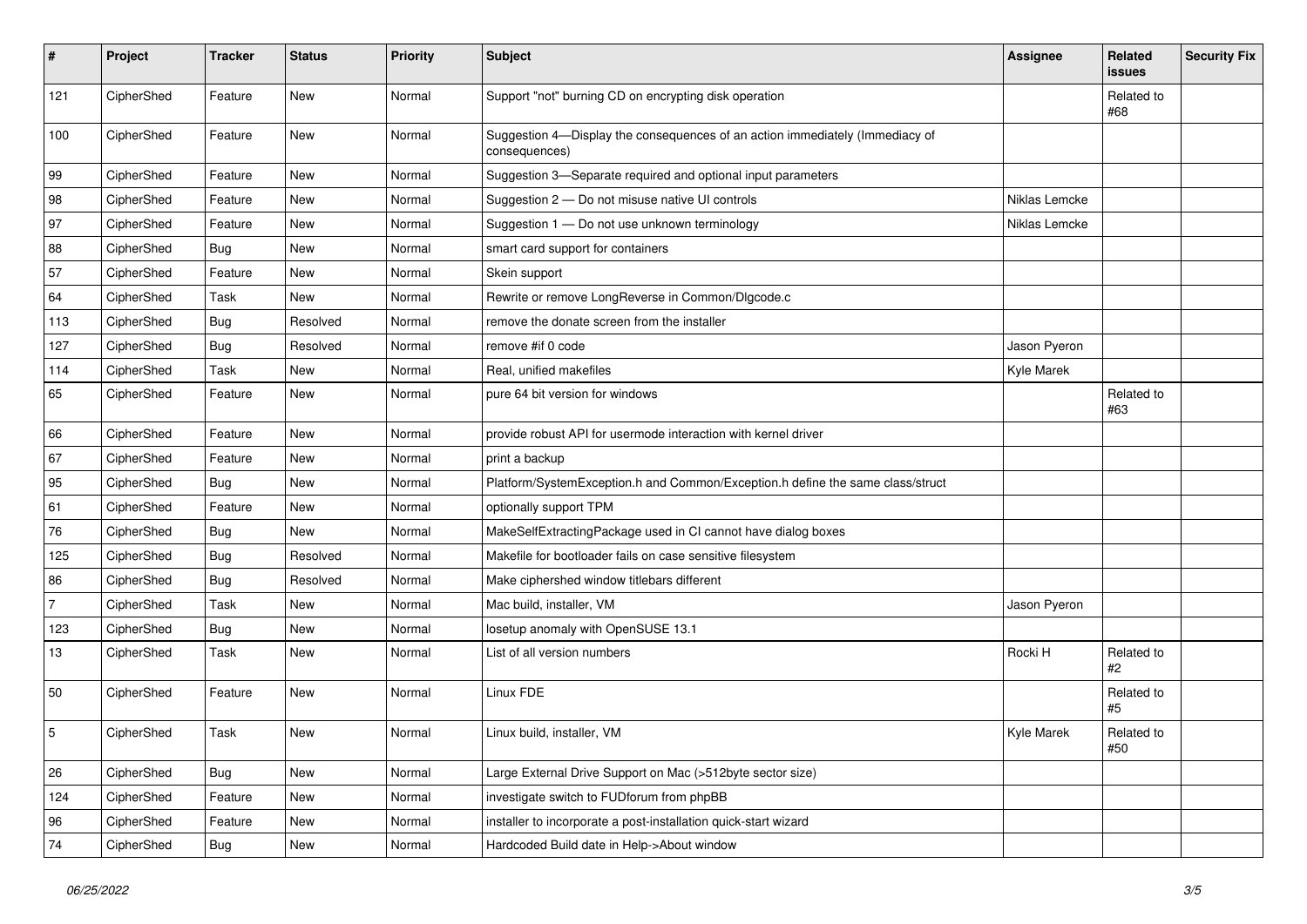| #              | Project    | <b>Tracker</b> | <b>Status</b> | <b>Priority</b> | <b>Subject</b>                                                       | <b>Assignee</b>             | Related<br>issues | <b>Security Fix</b> |
|----------------|------------|----------------|---------------|-----------------|----------------------------------------------------------------------|-----------------------------|-------------------|---------------------|
| 51             | CipherShed | <b>Bug</b>     | In Progress   | Normal          | <b>GUID Partition Table (GPT)</b>                                    | Jason Pyeron                | Related to<br>#55 |                     |
| $\overline{4}$ | CipherShed | Task           | New           | Normal          | Get Windows executable signing key                                   | <b>Bill Cox</b>             |                   |                     |
| 8              | CipherShed | Task           | New           | Normal          | Get graphics artist to work on artwork, icons                        |                             |                   |                     |
| 14             | CipherShed | Bug            | New           | Normal          | Fixes urls in ui (/applink? links)                                   |                             | Related to<br>#25 |                     |
| 3              | CipherShed | Task           | New           | Normal          | Finish initial bitmaps and icons                                     |                             |                   |                     |
| 60             | CipherShed | Feature        | New           | Normal          | Enhanced UX - shell extension for container management               |                             | Related to<br>#34 |                     |
| 85             | CipherShed | <b>Bug</b>     | New           | Normal          | Digcode.c is 9917 lines long, split it up                            |                             |                   |                     |
| $\mathbf{1}$   | CipherShed | Task           | New           | Normal          | Detailed review of Windows constant strings                          | Paweł<br>Zegartowski        | Related to<br>#2  |                     |
| 83             | CipherShed | Bug            | New           | Normal          | deduplicate file names                                               |                             |                   |                     |
| 81             | CipherShed | Feature        | <b>New</b>    | Normal          | Decrypt System drive via commandline                                 |                             |                   |                     |
| 18             | CipherShed | Task           | New           | Normal          | Create rpm packaging                                                 |                             |                   |                     |
| 19             | CipherShed | Task           | New           | Normal          | Create pkgbuild for arch                                             |                             |                   |                     |
| 15             | CipherShed | Task           | New           | Normal          | Create Gnu Info page                                                 | Eugene Wang                 | Related to<br>#12 |                     |
| 20             | CipherShed | Task           | New           | Normal          | Create dmg for os x                                                  |                             |                   |                     |
| 17             | CipherShed | Task           | <b>New</b>    | Normal          | Create debian packaging                                              |                             |                   |                     |
| 9              | CipherShed | Task           | New           | Normal          | Create check-list of features to be tested                           | Pier-Luc Caron<br>St-Pierre |                   |                     |
| 116            | CipherShed | <b>Bug</b>     | New           | Normal          | create an option for private/global volume mounting                  |                             |                   |                     |
| 90             | CipherShed | Feature        | New           | Normal          | cipher setting preference file                                       |                             |                   |                     |
| 25             | CipherShed | Task           | New           | Normal          | Broken applinks                                                      |                             | Related to<br>#14 |                     |
| 101            | CipherShed | Bug            | Resolved      | Normal          | boot loader password prompt takes 100% cpu in VM                     |                             |                   |                     |
| 29             | CipherShed | <b>Bug</b>     | Resolved      | Normal          | Audit of 04af5c7 - Buffer Overflow: strcpy                           | Jason Pyeron                |                   |                     |
| 28             | CipherShed | <b>Bug</b>     | Resolved      | Normal          | Audit of 04af5c7 - Buffer Overflow: strcat                           |                             |                   |                     |
| 30             | CipherShed | Bug            | Resolved      | Normal          | Allowed character description is wrong                               |                             | Related to<br>#31 |                     |
| 92             | CipherShed | Feature        | New           | Normal          | allow change of cipher/key on encrypted container without decrypting |                             |                   |                     |
| 62             | CipherShed | Feature        | New           | Normal          | Administrative Configuration for Enterprise IT                       |                             |                   |                     |
| 24             | CipherShed | Task           | New           | Normal          | Add Windows 8 / Server 2012                                          | Rocki H                     |                   |                     |
| 82             | CipherShed | Feature        | New           | Normal          | add sparse file detection to non-windows versions                    |                             |                   |                     |